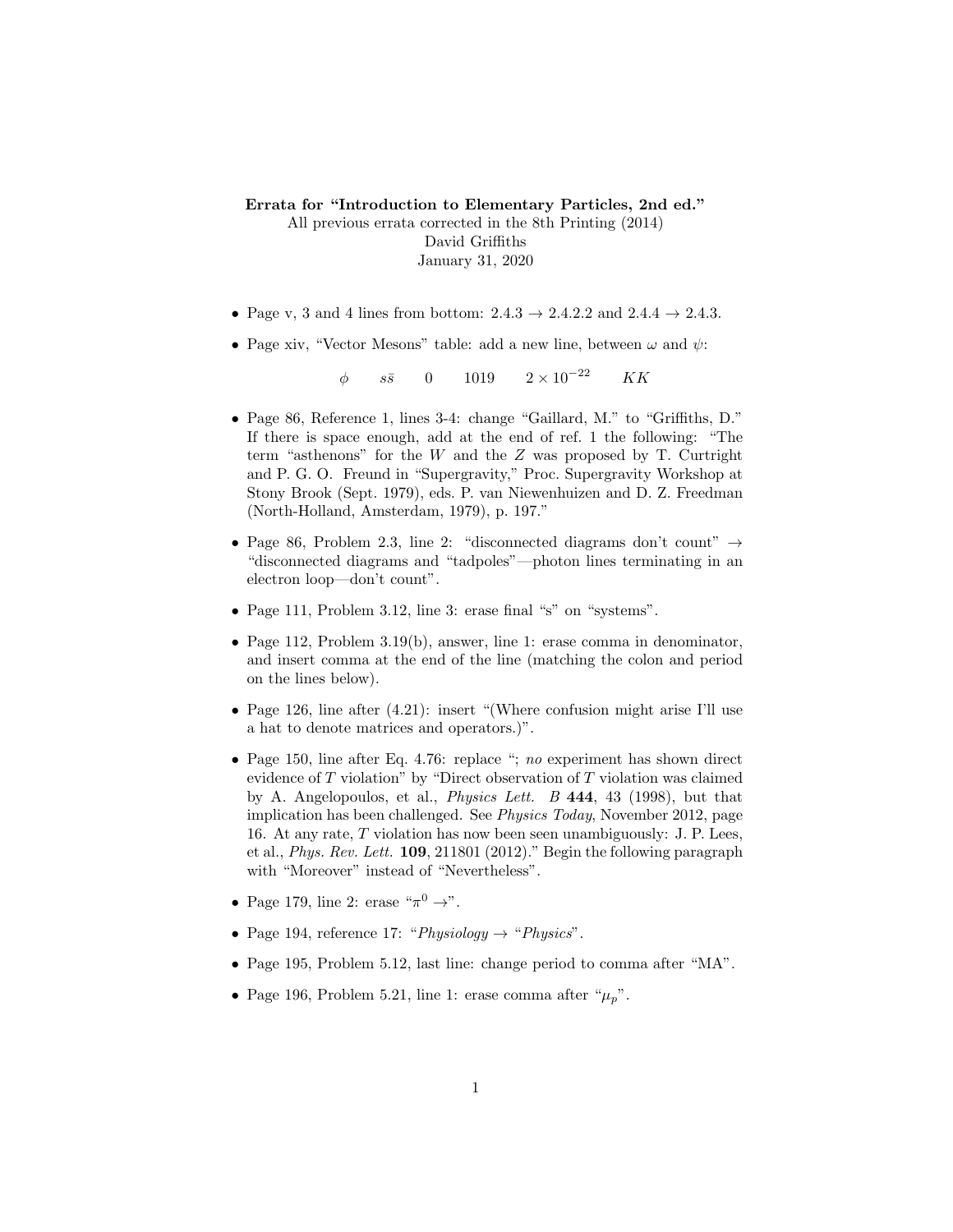- Page 223, Problem 6.10(a), line 1: "problem of elastic scattering  $(m_3 =$  $m_1, m_4 = m_2$ ) in the"  $\rightarrow$  "problem of two-body scattering  $(1+2 \rightarrow 3+4)$ in the"; Problem 6.10(b), line 1: "massless  $(m_1 = 0)$ , show that"  $\rightarrow$ "massless  $(m_1 = 0)$ , and the collision is elastic  $(m_3 = m_1, m_4 = m_2)$ , show that".
- Page 223, Problem 6.14, line 1: erase comma after "frame".
- Page 234, second footnote, line 3: change "and" to "that".
- Page 236, 2 lines after (7.57): change 3.12 to 3.13.
- Page 243, under **Feynman Rules**, item 1, line 5: "(arbitrarily assigned)"  $\rightarrow$  "(for fermions, match the arrow on the line; for photons the direction is arbitrary)".
- Page 247, right column of footnote, line 4:  $6.34 \rightarrow 6.38$ .
- Page 259: reverse signs on right sides of Equations 7.152, 7.154, 7.155, 7.156, 7.157, and 7.158 (that is: insert a minus sign on 152 and 157, erase the minus sign on 154, 155, 156, and 158).
- Page 260, Equations 7.161 and 7.162: change  $\hat{k}$  to  $\hat{z}$ ; remove minus sign on 7.163.

Page 260, Equation 7.164: insert  $\frac{1}{2}$  in front of the parentheses, and in the next line (before "Here") insert the following: "(because there are two identical particles in the final state, the statistical factor  $S$  is  $1/2$ )."

- Page 260, Equation 7.166:  $v \rightarrow v_i$ , and change the following line to read: "where  $v_i = v/2$  is the incident electron (or positron) speed,<sup>†</sup> and v is their relative velocity."
- Page 262, second figure: the arrow pointing up and labeled  $q k$  should point *down* and be labeled  $k - q$ .
- Page 268, Problem 7.4, line 1:  $u^{(1)^\dagger} u^{(2)} \to \bar{u}^{(1)} u^{(2)}$ .
- Page 273, Problem 7.51(b): change the plus sign in the displayed equation to a minus sign.
- Page 303, Problem 8.4, line 7, where it now reads "So  $L^{\mu\nu}K_{\nu\mu}=L^{\mu\nu} \dots$ ":  $\text{erase} = L^{\mu\nu}.$
- Page 327, Figures 9.4 and 9.5: in both figures the arrows on the three lines on the right should be reversed (instead of running generally upward they should go generally downward).
- Page 337, footnote, line 4:  $\text{Re}(\mathcal{M}_{\gamma} M_Z)$  should read  $\text{Re}(\mathcal{M}_{\gamma}^* M_Z)$ .
- Page 345: in 9.147,  $W^{\mu +} \rightarrow W^{\mu -}$  and  $W^{\mu -} \rightarrow W^{\mu +}$ ; on right side of 9.148,  $\mp \rightarrow \pm$ ; in the line before 9.149:  $j_{\mu}^- \rightarrow j_{\mu}^+$ ; in 9.149  $j_{\mu}^- \rightarrow j_{\mu}^+$ .